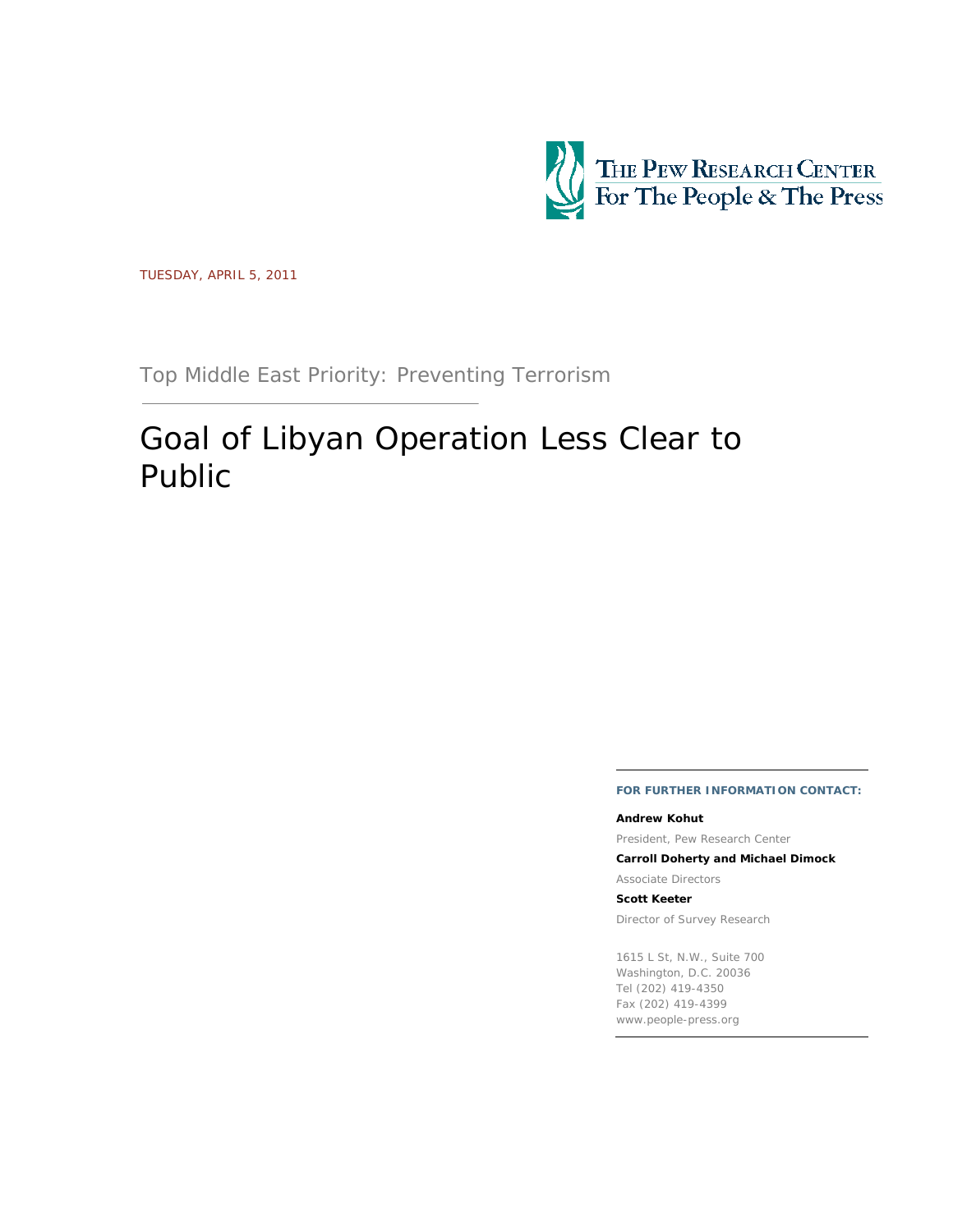## Top Middle East Priority: Preventing Terrorism Goal of Libyan Operation Less Clear to Public

Two weeks after U.S. and NATO forces began military operations in Libya, the public's reaction to the situation remains mixed. Half (50%) say the United States and its allies made the right decision in conducting airstrikes in Libya, while 37% say it was the wrong decision – a balance of opinion virtually unchanged from a week ago.

**1**

However, despite President Obama's speech to the nation explaining the justifications for military engagement last Monday, an increasing percentage say that the military action lacks a clear goal – 57% today, up from 50% a week ago. And by an overwhelming 66% to 25% margin, most say they would oppose the U.S. and its allies sending arms and military supplies to the anti-government groups in Libya.

The latest national survey by the Pew Research Center for the People & the Press, conducted March 30-April 3 among 1,507 adults, finds public ambivalence about the implications of the broader changes in the Middle East.

About four-in-ten (42%) believe that the

## **Fewer See Clear Goal in Libya, Most Oppose Arming Rebels**

| U.S. and allies conducting         | Mar<br>24-27 | Mar 30-<br>Apr 3 |
|------------------------------------|--------------|------------------|
| airstrikes in Libya                | ℅            | ℅                |
| Right decision                     | 47           | 50               |
| Wrong decision                     | 36           | 37               |
| Don't know                         | 17           | 13               |
|                                    | 100          | 100              |
| U.S. and allies have clear goal?   |              |                  |
| Yes, clear goal                    | 39           | 30               |
| No, do not                         | 50           | 57               |
| Don't know                         | 11           | 12               |
|                                    | 100          | 100              |
| U.S. and allies sending arms       | Mar<br>10-13 | Mar 30-<br>Apr 3 |
| and supplies to anti-gov't groups? | ℅            | %                |
| Favor                              | 23           | 25               |
| Oppose                             | 69           | 66               |
| Don't know                         | 8            | $\overline{6}$   |
|                                    | 100          | 100              |
|                                    |              |                  |

PEW RESEARCH CENTER Mar.30-Apr. 3, 2011. Figures may not add to 100% because of rounding.

recent protests and calls for change in a number of Middle Eastern countries will lead to lasting improvements for people living in these countries, while about as many (43%) say they will not. And by a 35% to 24% margin, more say these changes will be bad than good for the United States, with another 28% saying events in the Middle East will not have much effect on the U.S.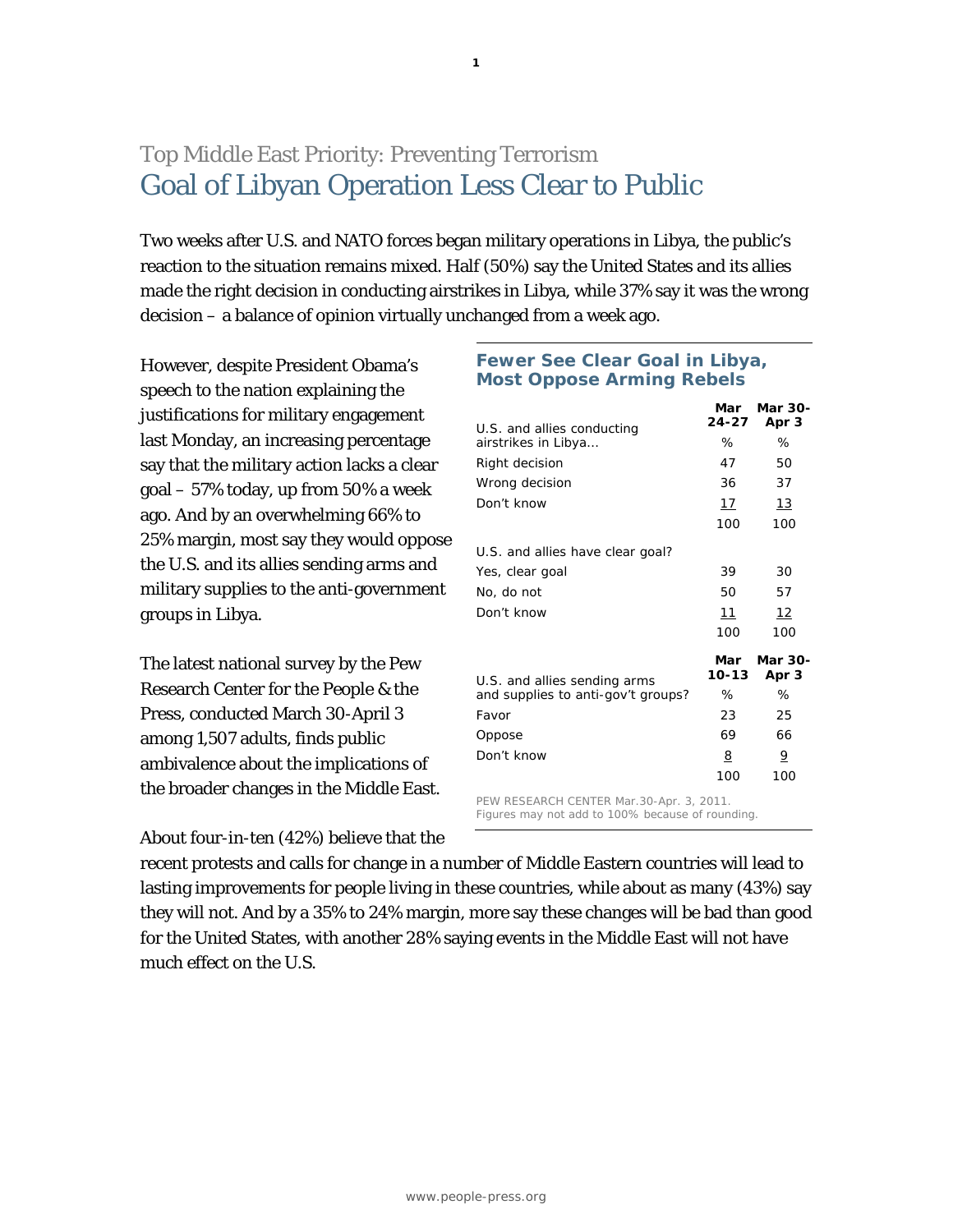In views of U.S. priorities for the Middle East, fully 81% say that preventing the spread of terrorism should be a very important goal of U.S. policy. Large majorities also say that preventing attacks on civilians and keeping oil prices low should be very important goals (67% each).



But there is less consensus when it comes to America's role in encouraging the

spread of democracy in the region. Just 42% say this should be a very important goal of U.S. policy in the Middle East. And just 39% say helping to protect Israel should be a very important policy goal for the United States.

## **Partisan Fissures Emerge over Libya**

While the overall balance of opinion about the Libyan air strikes has remained stable, the issue is eliciting a decidedly partisan reaction for the first time. Over just the past week,

Republican opposition to the air strikes has grown substantially  $-41\%$  now say it was the wrong decision, up from 29% a week ago.

By contrast, Democratic support for the airstrikes has increased – 59% now say it was the right decision, up from 49% last week. As a result, while Republicans

## **Views of Libyan Operation Turn Partisan**

*U.S. and allies conducting airstrikes in Libya …* 

|                                               |                   | Mar. 24-27        |                   | Mar. 30-Apr. 3    |                          |
|-----------------------------------------------|-------------------|-------------------|-------------------|-------------------|--------------------------|
|                                               | Right<br>decision | Wrong<br>decision | Right<br>decision | Wrong<br>decision | Change in<br>"right dec" |
|                                               | %                 | ℅                 | %                 | %                 |                          |
| Total                                         | 47                | 36                | 50                | 37                | $+3$                     |
| Republican                                    | 54                | 29                | 47                | 41                | $-7$                     |
| Democrat                                      | 49                | 36                | 59                | 29                | $+10$                    |
| Independent                                   | 44                | 41                | 45                | 42                | $+1$                     |
| PEW RESEARCH CENTER Mar. 30-Apr. 3, 2011. Q7. |                   |                   |                   |                   |                          |

were at least as supportive of the decision to take military action in Libya a week ago, there is now a substantial divide along partisan lines.

**2**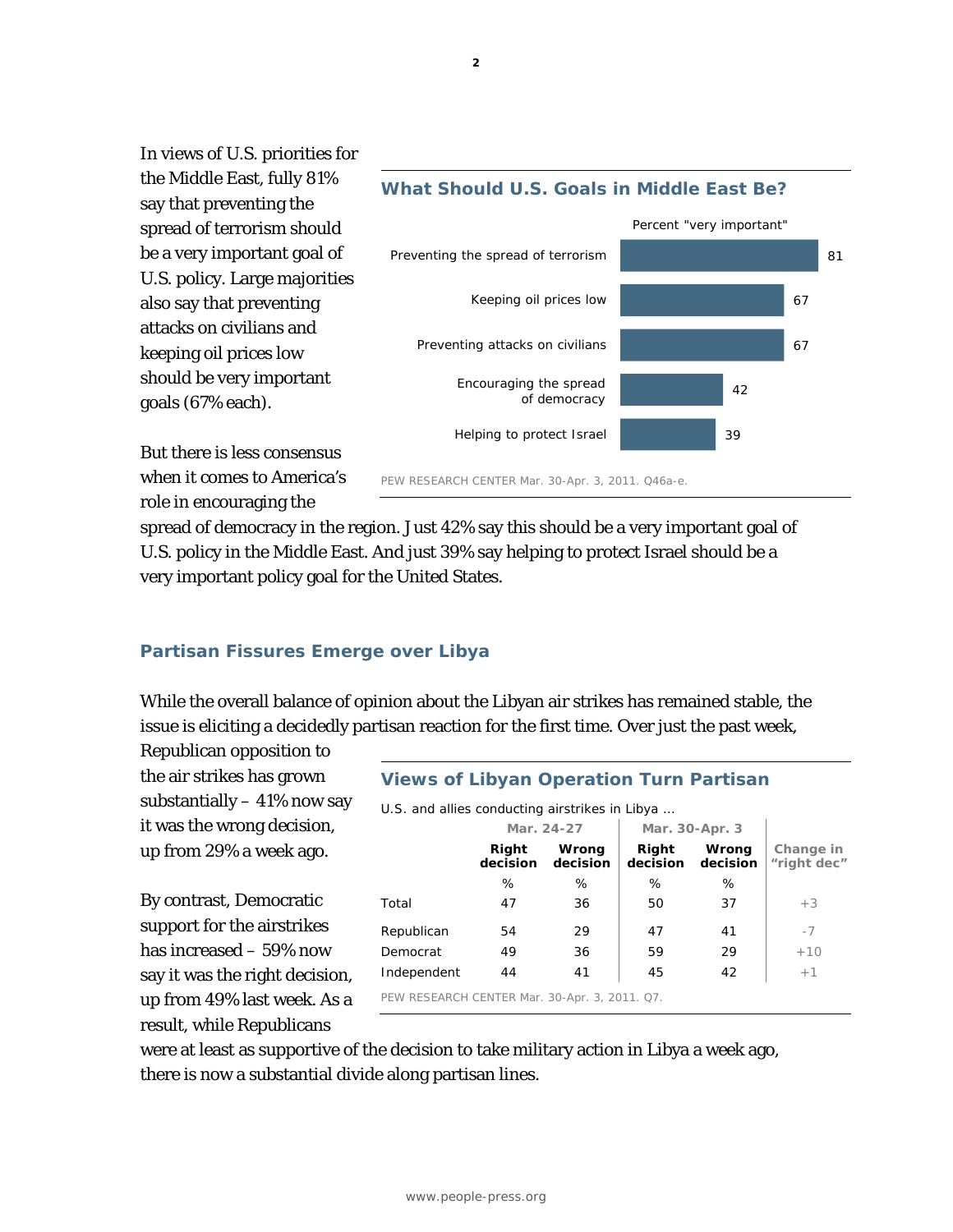Meanwhile, doubts about the objectives of the Libya action have grown across party lines, as the number of Republicans, Democrats and independents who say the allied

action has a clear goal has declined. Only about a quarter of Republicans (26%) and independents (27%) now say there is a clear goal for the airstrikes, down significantly from last week (41%, 35% respectively). And the balance of opinion among Democrats has turned negative, with just

39% saying the airstrikes

**Doubts about Libyan Goal Increase among All Political Groups** 

*Do U.S. and allies have a clear goal in Libya?* 

|                                               | <b>March 24-27</b> |                  | March 30-April 3 |                  |                           |
|-----------------------------------------------|--------------------|------------------|------------------|------------------|---------------------------|
|                                               | Clear<br>goal      | No clear<br>goal | Clear<br>goal    | No clear<br>goal | Change in<br>"clear goal" |
|                                               | %                  | %                | %                | %                |                           |
| Total                                         | 39                 | 50               | 30               | 57               | -9                        |
| Republican                                    | 41                 | 52               | 26               | 63               | $-15$                     |
| Democrat                                      | 48                 | 43               | 39               | 49               | $-9$                      |
| Independent                                   | 35                 | 57               | 27               | 63               | -8                        |
| PEW RESEARCH CENTER Mar. 30-Apr. 3, 2011. Q7. |                    |                  |                  |                  |                           |

have a clear goal, and 49% saying they do not.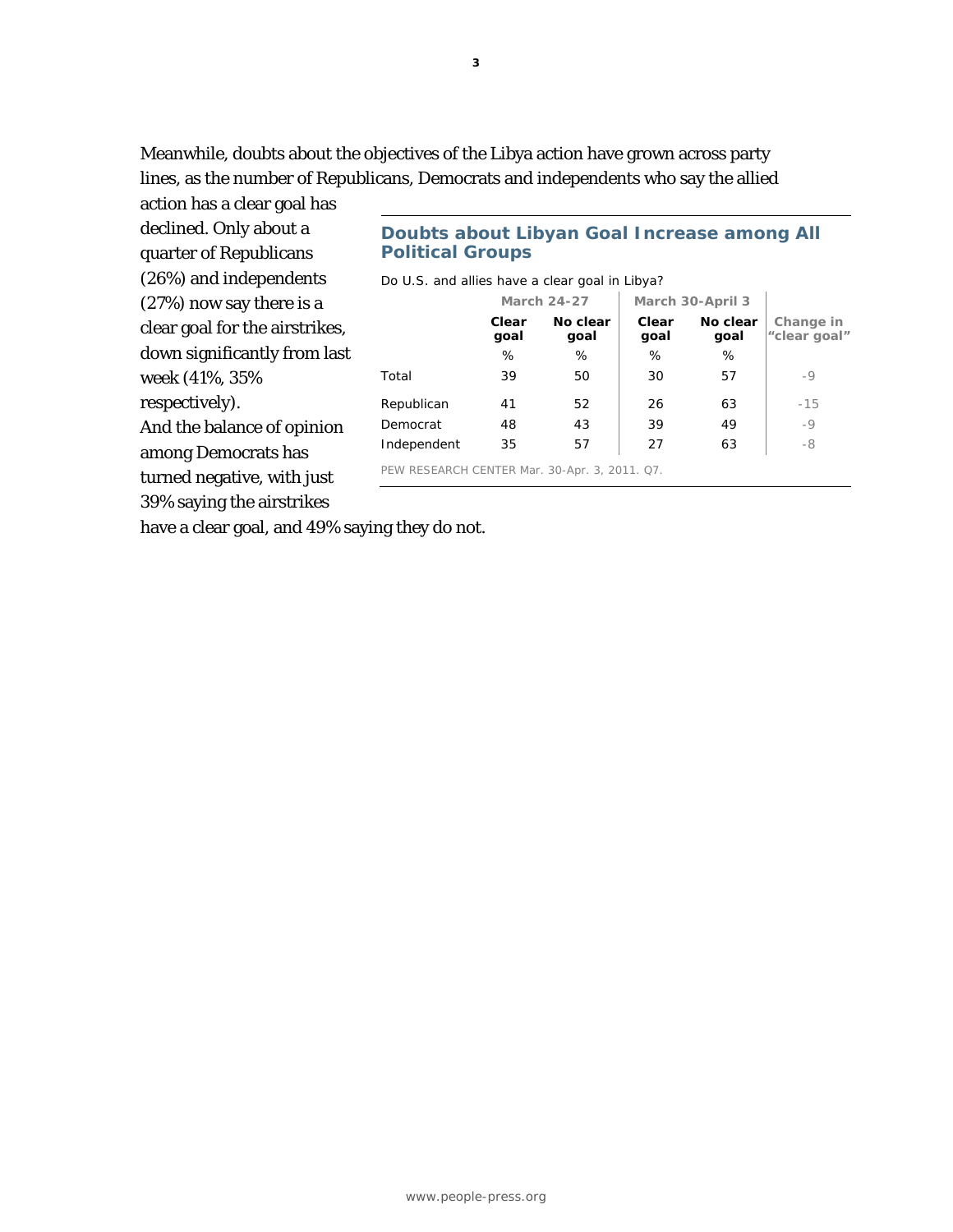## **Reactions to Middle East Upheavals**

With news about protests and political changes in numerous countries in the Middle East and North Africa, there is little agreement about the long-term impact of these changes for the region and the United States.

Views of the Middle Eastern protests and changes are split along partisan lines, with Democrats more optimistic about the direction the region is headed, and Republicans more pessimistic.

By a 52% to 33% margin, Democrats are more likely to believe that recent events will lead to lasting improvements for people living in Middle Eastern countries. By almost exactly

## **Democrats Are More Optimistic about Middle East Changes**

| Will protests and changes in Middle<br>East lead to lasting improvements                 | Total | Rep       | Dem | Ind |
|------------------------------------------------------------------------------------------|-------|-----------|-----|-----|
| for people living in those countries?                                                    | ℅     | %         | ℅   | %   |
| Yes                                                                                      | 42    | 32        | 52  | 41  |
| No                                                                                       | 43    | 52        | 33  | 45  |
| Depends/Don't know                                                                       | 16    | <u>16</u> | 15  | 14  |
|                                                                                          | 100   | 100       | 100 | 100 |
| How will the protests and changes<br>in the Middle East end up affecting<br>the $U.S.$ ? |       |           |     |     |
| Good for the U.S.                                                                        | 24    | 20        | 31  | 21  |
| Bad for the U.S.                                                                         | 35    | 40        | 32  | 36  |
| Won't have much effect                                                                   | 28    | 28        | 25  | 31  |
| Depends/Don't know                                                                       | 13    | 11        | 11  | 13  |
|                                                                                          | 100   | 100       | 100 | 100 |
| PEW RESEARCH CENTER Mar. 30-Apr. 3, 2011. Q43-44. Figures may not add to                 |       |           |     |     |

100% because of rounding.

the same margin (52% to 32%) Republicans tend to believe that they will not. Democrats are split evenly over whether changes in the Middle East will end up being good (31%) or bad (32%) for the United States. Among Republicans, twice as many see the changes as bad for the U.S. (40%) as good (20%).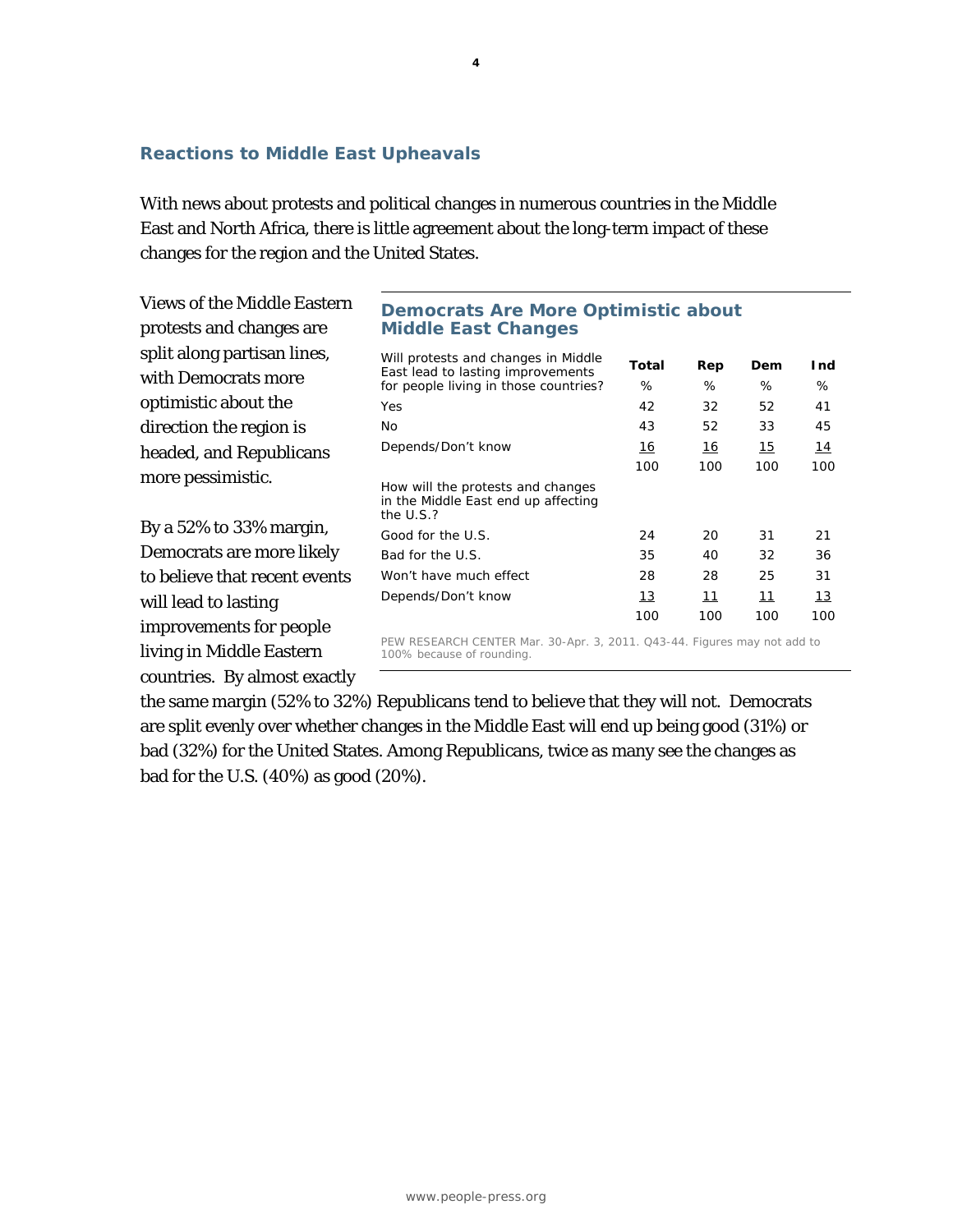## **Differing Middle East Policy Goals**

There is widespread agreement that stopping the spread of terrorism and preventing attacks on civilians should be top priorities in U.S. foreign policy in the Middle East. But Republicans are much more likely than Democrats or independents to view

## **Rating Middle East Foreign Policy Goals**

| % saying very important goal for                  | Total | Rep | Dem | I nd |
|---------------------------------------------------|-------|-----|-----|------|
| U.S. policy toward Middle East                    | ℅     | %   | ℅   | %    |
| Preventing spread of terrorism                    | 81    | 88  | 82  | 78   |
| Keeping oil prices low                            | 67    | 75  | 65  | 63   |
| Preventing attacks on civilians                   | 67    | 68  | 67  | 67   |
| Encouraging democracy                             | 42    | 50  | 43  | 37   |
| Helping to protect Israel                         | 39    | 51  | 34  | 36   |
| PEW RESEARCH CENTER Mar. 30-Apr. 3, 2011. Q46a-e. |       |     |     |      |

keeping oil prices low and helping to protect Israel as top policy priorities.

Three-quarters of Republicans (75%) say keeping oil prices low should be a very important goal for U.S. policy in the region, compared with 65% of Democrats and 63% of independents. Keeping oil prices low also is viewed as very important by more of those with low incomes (77% of those with family incomes of less than \$30,000) than those with higher incomes (57% of those with incomes of \$75,000 or more).

There is an even wider partisan divide over the importance of helping to protect Israel. Half of Republicans (51%) say helping to protect Israel should be a very important goal for U.S. policy in the Middle East, compared with 34% of Democrats and 36% of independents. Among conservative Republicans, 62% see helping to protect Israel as a top policy concern, more than double the 27% of moderate Republicans who say this.

Nearly two-thirds of white evangelical Protestants (64%) say helping to protect Israel should be a very important policy goal, compared with 34% of white mainline Protestants and 36% of white Catholics.

More Republicans (50%) than Democrats (43%) or independents (37%) also say that encouraging the spread of democracy in the Middle East should be an important goal of

## **Conservatives, Evangelicals Say Protect Israel**

*% saying helping protect Israel is a very important goal*

|                       | ℅  |
|-----------------------|----|
| Total                 | 39 |
| Men                   | 44 |
| Women                 | 34 |
| 18-29                 | 30 |
| 30-49                 | 34 |
| 50-64                 | 46 |
| 65+                   | 50 |
| Conservative Rep      | 62 |
| Mod/Lib Rep           | 27 |
| Independent           | 36 |
| Cons/Mod Dem          | 34 |
| Liberal Dem           | 33 |
| Protestant            | 47 |
| White evangelical     | 64 |
| White mainline        | 34 |
| Catholic              | 35 |
| <b>White Catholic</b> | 36 |
| Unaffiliated          | 18 |

#### PEW RESEARCH CENTER

Mar. 30-Apr. 3, 2011. Q46e. Whites are non-Hispanic.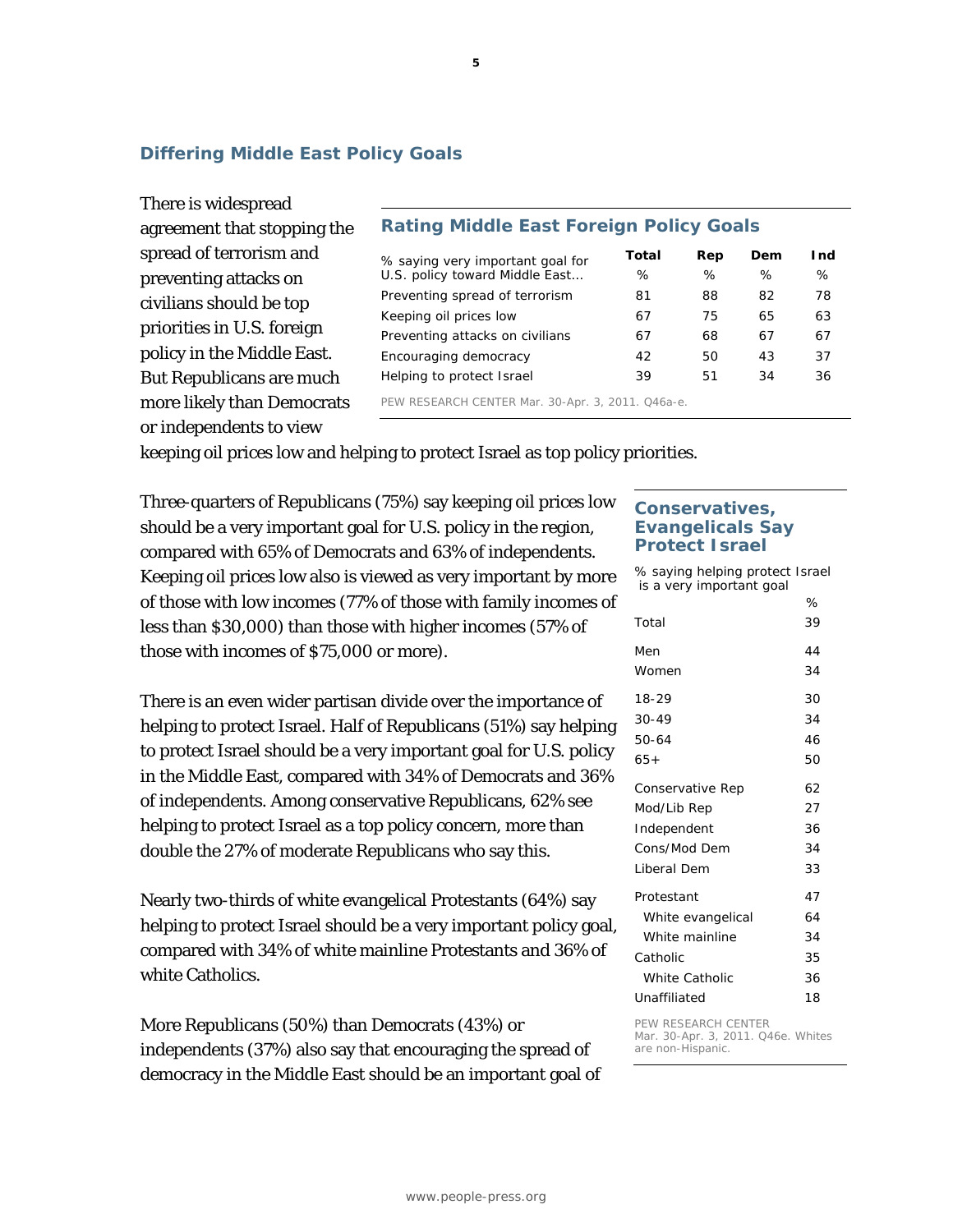U.S. policy. Fostering democracy in the region is a particularly low priority for young people: Just 29% of those under 30 say this should be a top policy goal for the United States, compared with 49% of those 50 and older.

## **Afghanistan Views Steady**

There has been little change in the public's views about the military effort in Afghanistan in recent months. Currently, 50% say the U.S. military effort is going very well or fairly well, which is comparable with opinions in December (47% very/fairly well) and June (48%) of last year.

Support for keeping U.S. and NATO troops in Afghanistan until the situation there is stabilized had slipped from 53% last June to 44% in December. The new survey shows little change since then – 50% favor removing U.S. and NATO troops as soon as possible while 44% favor maintaining the troops in Afghanistan until the situation is stabilized.

## **Opinions about Afghan War Largely Unchanged**

|                                                  | June<br>2010 2010 | Dec | Apr<br>2011 |
|--------------------------------------------------|-------------------|-----|-------------|
| U.S. military effort is going                    | ℅                 | ℅   | ℅           |
| Very/fairly well                                 | 48                | 47  | 50          |
| Not too/Not at all well                          | 45                | 43  | 44          |
| Don't know                                       | 7                 | 10  | Z           |
|                                                  | 100               | 100 | 100         |
| Should U.S./NATO keep<br>troops in Afghanistan?  |                   |     |             |
| Keep troops in until situation<br>has stabilized | 53                | 44  | 44          |
| Remove as soon as possible                       | 40                | 47  | 50          |
| Don't know                                       | 6                 | 8   | <u>6</u>    |
|                                                  | 100               | 100 | 100         |

PEW RESEARCH CENTER Mar. 30-Apr. 3, 2011. Q56, Q58. Figures may not add to 100% because of rounding.

As was the case in December, Republicans are far more supportive than either independents or Democrats of maintaining U.S. and NATO forces in Afghanistan until the situation there is stabilized. Currently, 55% of Republicans support keeping the troops in Afghanistan until the situation there is stable, compared with 43% of independents and 40% of Democrats.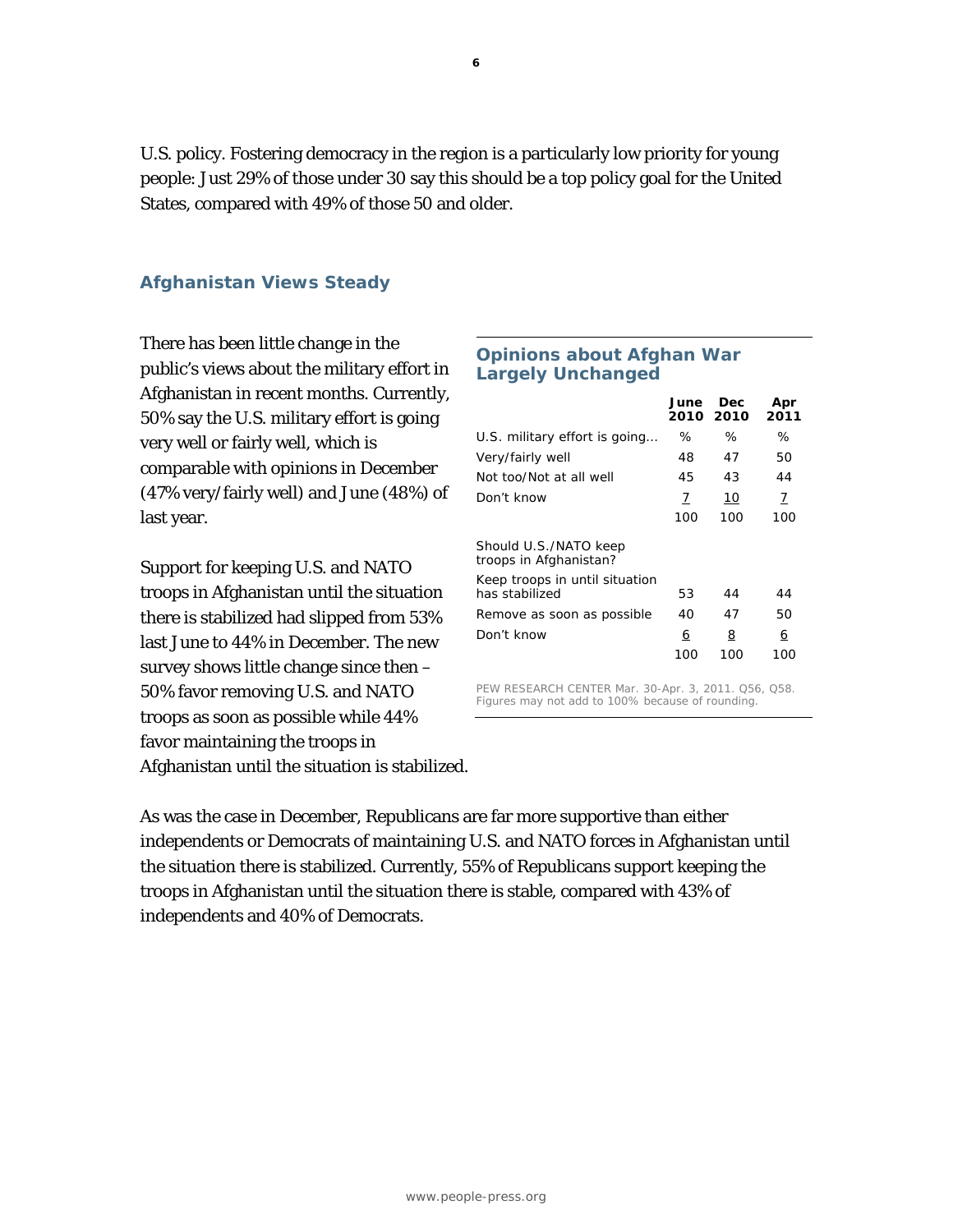The long-range expectations for success in Afghanistan also have shown little change. About half of the public (49%) says it is very likely (10%) or somewhat likely (39%) that Afghanistan can become a country that is stable enough to withstand the threat posed by the Taliban and other extremist groups. Nearly as many (45%) say this is not too likely (29%) or not at all likely (16%). These opinions are little changed from November 2009 (46% likely/47% not likely).

| <b>Long-Term Prospects</b>  |             |             |  |
|-----------------------------|-------------|-------------|--|
| Likelihood Afghanistan can  | Nov<br>2009 | Apr<br>2011 |  |
| withstand extremist threats | ℅           | ℅           |  |
| Very likely                 | 10          | 10          |  |
| Somewhat likely             | 36          | 39          |  |
| Not too likely              | 29          | 29          |  |
| Not at all likely           | 18          | 16          |  |
| Don't know                  | 8<br>100    | 5<br>100    |  |

**Public Divided over Afghanistan's** 

PEW RESEARCH CENTER Mar. 31-Apr. 3, 2011. Q59. Figures may not add to 100% because of rounding.

While there are wide partisan differences over maintaining forces in Afghanistan, about half of Democrats (54%) and Republicans (50%) say it is at least somewhat likely that Afghanistan can eventually become a country that withstands the threat from extremist groups. Among independents, 46% say this is at least somewhat likely.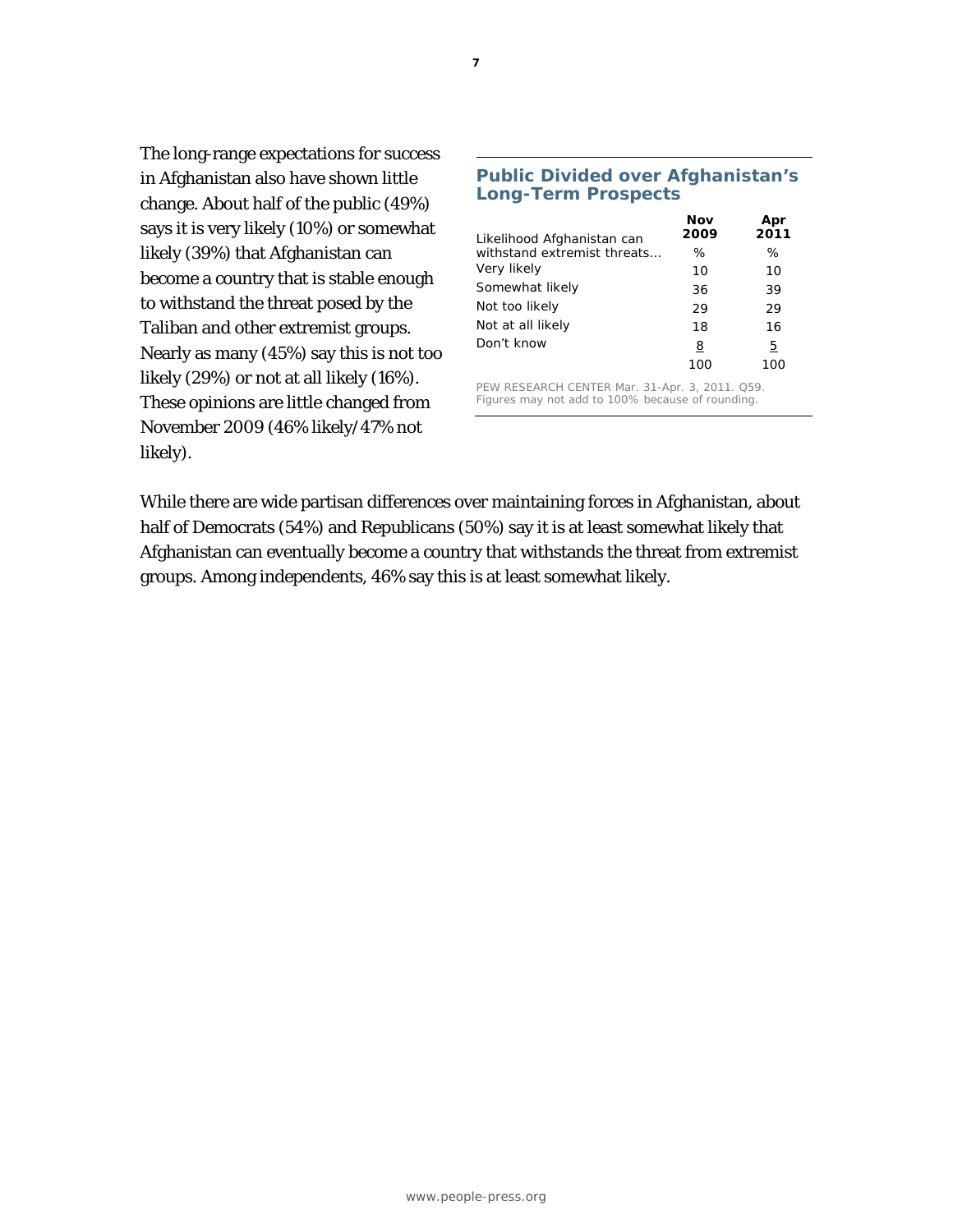## **About the Survey**

The analysis in this report is based on telephone interviews conducted March 30-April 3, 2011 among a national sample of 1,507 adults 18 years of age or older living in the continental United States (1,001 respondents were interviewed on a landline telephone, and 506 were interviewed on a cell phone, including 215 who had no landline telephone). The survey was conducted by interviewers at Princeton Data Source under the direction of Princeton Survey Research Associates International. A combination of landline and cell phone random digit dial samples were used; both samples were provided by Survey Sampling International. Interviews were conducted in English. Respondents in the landline sample were selected by randomly asking for the youngest adult male or female who is now at home. Interviews in the cell sample were conducted with the person who answered the phone, if that person was an adult 18 years of age or older. For detailed information about our survey methodology, see http://peoplepress.org/methodology/

The combined landline and cell phone sample are weighted using an iterative technique that matches gender, age, education, race, Hispanic origin, region, and population density to parameters from the March 2010 Census Bureau's Current Population Survey. The sample also is weighted to match current patterns of telephone status and relative usage of landline and cell phones (for those with both), based on extrapolations from the 2010 National Health Interview Survey. The weighting procedure also accounts for the fact that respondents with both landline and cell phones have a greater probability of being included in the combined sample and adjusts for household size within the landline sample. Sampling errors and statistical tests of significance take into account the effect of weighting. The following table shows the sample sizes and the error attributable to sampling that would be expected at the 95% level of confidence for different groups in the survey:

| Group        | Sample Size | Plus or minus         |
|--------------|-------------|-----------------------|
| Total sample | 1,507       | 3.5 percentage points |
|              |             |                       |
| Republicans  | 395         | 6.0 percentage points |
| Democrats    | 470         | 5.5 percentage points |
| Independents | 561         | 5.0 percentage points |
|              |             |                       |

Sample sizes and sampling errors for other subgroups are available upon request.

In addition to sampling error, one should bear in mind that question wording and practical difficulties in conducting surveys can introduce error or bias into the findings of opinion polls.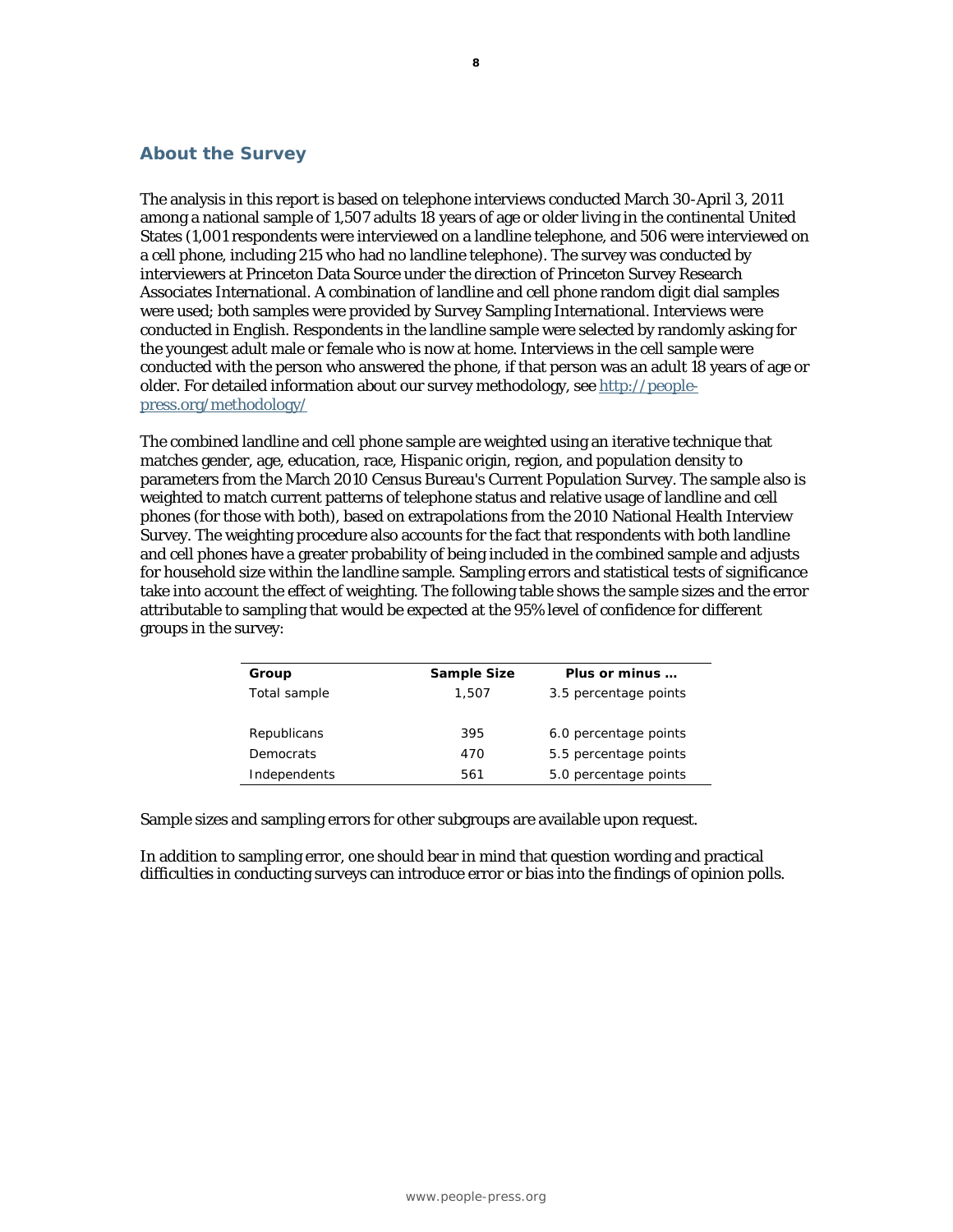## **About the Pew Research Center for the People & the Press**

The Pew Research Center for the People & the Press is an independent opinion research group that studies attitudes toward the press, politics and public policy issues. We are sponsored by The Pew Charitable Trusts and are one of seven projects that make up the Pew Research Center, a nonpartisan "fact tank" that provides information on the issues, attitudes and trends shaping America and the world.

The Center's purpose is to serve as a forum for ideas on the media and public policy through public opinion research. In this role it serves as an important information resource for political leaders, journalists, scholars, and public interest organizations. All of our current survey results are made available free of charge.

All of the Center's research and reports are collaborative products based on the input and analysis of the entire Center staff consisting of:

Andrew Kohut, Director Scott Keeter, Director of Survey Research Carroll Doherty and Michael Dimock, Associate Directors Michael Remez, Senior Writer Leah Christian and Jocelyn Kiley, Senior Researchers Robert Suls, Shawn Neidorf, and Alec Tyson, Research Associates Jacob Poushter, Research Analyst Danielle Gewurz, Research Assistant

© Pew Research Center, 2011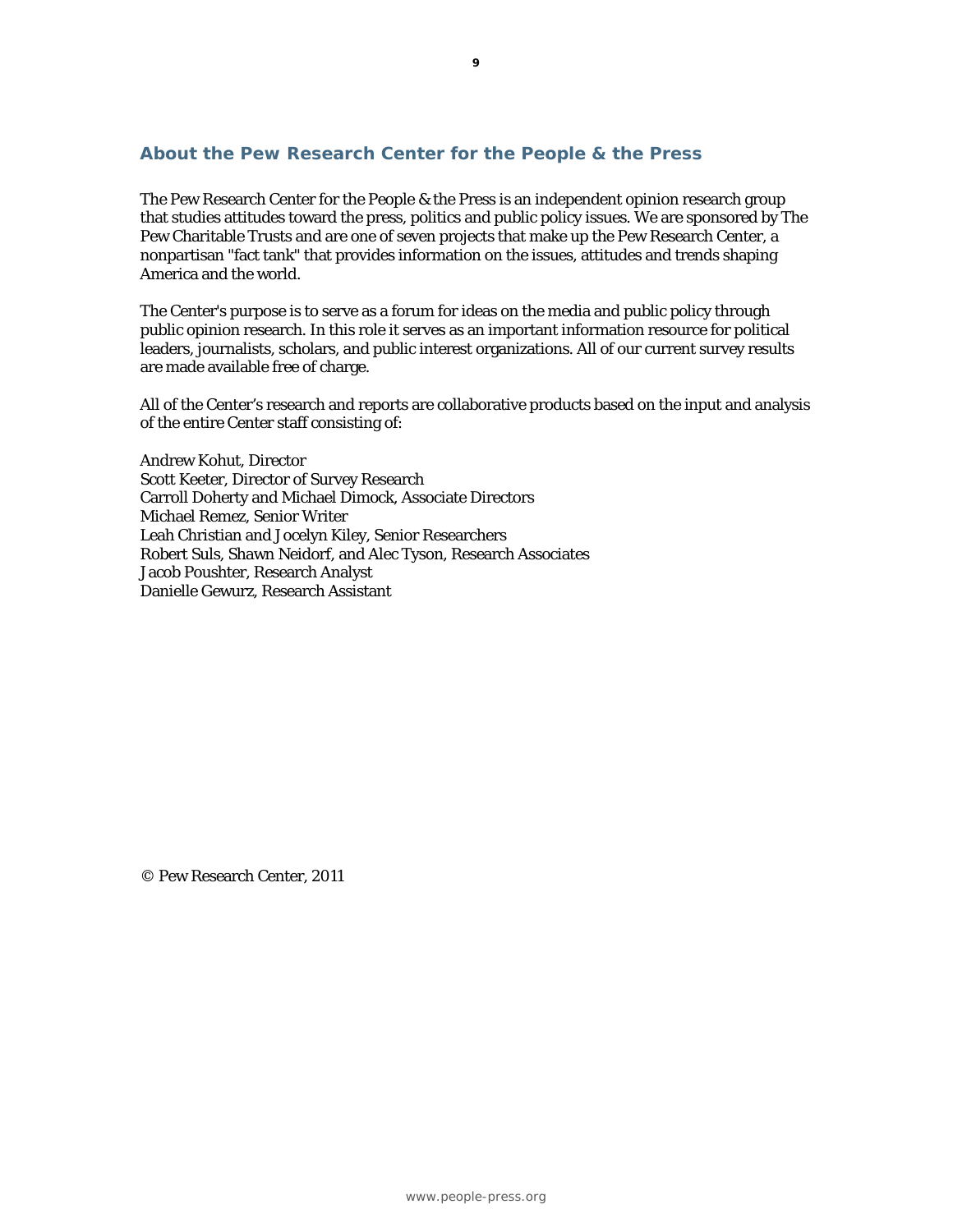#### **PEW RESEARCH CENTER FOR THE PEOPLE & THE PRESS APRIL 2011 POLITICAL SURVEY FINAL TOPLINE March 30-April 3, 2011 N=1507**

### **Q.1 THROUGH Q.3 HELD FOR FUTURE RELEASE**

#### **Q.4 THROUGH Q.6 PREVIOUSLY RELEASED**

## **ASK ALL:**

Thinking now about Libya…

Q.7 All things considered, do you think that the U.S. and its allies made the right decision or the wrong decision to conduct military air strikes in Libya?

|                                                                | Right<br>decision | Wrong<br>decision | (VOL.)<br>DK/Ref |
|----------------------------------------------------------------|-------------------|-------------------|------------------|
| Mar 30-Apr 3, 2011                                             | 50                | 37                | 13               |
| March 24-27, 2011                                              | 47                | 36                | 17               |
|                                                                |                   |                   |                  |
| <b>TRENDS FOR COMPARISON:</b><br>Military force in Afghanistan |                   |                   |                  |
| Aug 25-Sep 6, 2010                                             | 52                | 38                | 10               |
| Oct 28-Nov 8, 2009 <sup>1</sup>                                | 56                | 34                | 10               |
| Jan 7-11, 2009                                                 | 64                | 25                | 11               |
| February, 2008                                                 | 65                | 24                | 11               |
| December, 2006                                                 | 61                | 29                | 10               |
| January, 2006                                                  | 69                | 20                | 11               |
| Military force in Iraq                                         |                   |                   |                  |
| Aug 25-Sep 6, 2010                                             | 41                | 51                | 7                |
| January, 2009                                                  | 43                | 49                | 8                |
| November, 2008                                                 | 39                | 50                | 11               |
| Late October, 2008                                             | 38                | 56                | 6                |
| Mid-October, 2008                                              | 40                | 54                | 6                |
| Mid-September, 2008                                            | 43                | 50                | 7                |
| June, 2008                                                     | 39                | 55                | 6                |
| April, 2008                                                    | 37                | 57                | 6                |
| Late February, 2008                                            | 38                | 54                | 8                |
| Late December, 2007                                            | 36                | 56                | 8                |
| October, 2007                                                  | 39                | 54                | 7                |
| September, 2007                                                | 42                | 50                | 8                |
| July, 2007                                                     | 41                | 53                | 6                |
| June, 2007                                                     | 40                | 51                | 9                |
| April, 2007                                                    | 45                | 47                | 8                |
| March, 2007                                                    | 43                | 49                | 8                |
| February, 2007                                                 | 40                | 54                | 6                |
| Mid-January, 2007                                              | 40                | 51                | 9                |
| Early January, 2007                                            | 40                | 53                | $\overline{7}$   |
| December, 2006                                                 | 42                | 51                | $\overline{7}$   |
| Mid-November, 2006                                             | 41                | 51                | 8                |
| Early November, 2006 (RVs)                                     | 45                | 48                | 7                |
| Late October, 2006                                             | 43                | 47                | 10               |
| Early October, 2006                                            | 45                | 47                | 8                |
| Early September, 2006                                          | 49                | 43                | 8                |
| August, 2006                                                   | 45                | 46                | 9                |
| July, 2006                                                     | 44                | 50                | 6                |
| June, 2006                                                     | 49                | 44                | $\overline{7}$   |
| April, 2006                                                    | 47                | 46                | $\overline{7}$   |

 $\frac{1}{1}$ 

 In October 2009, the question was worded: "Do you think the United States' initial decision to use force in Afghanistan was the right decision or the wrong decision?"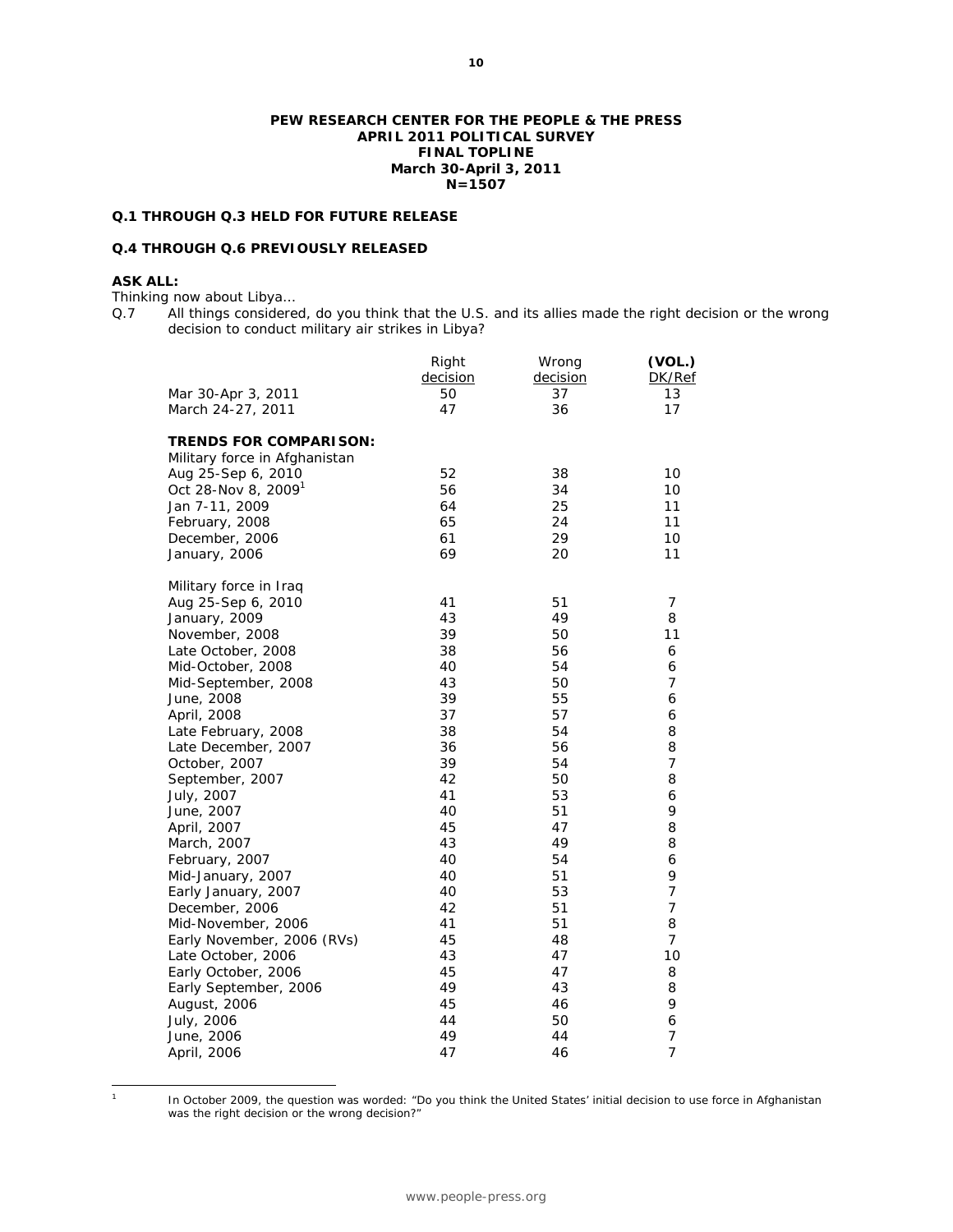| Q.7 TRENDS FOR COMPARISON CONTINUED |
|-------------------------------------|
|-------------------------------------|

|                        | Right    | Wrong    | (VOL.)         |
|------------------------|----------|----------|----------------|
|                        | decision | decision | DK/Ref         |
| March, 2006            | 45       | 49       | 6              |
| February, 2006         | 51       | 44       | 5              |
| January, 2006          | 45       | 47       | 8              |
| December, 2005         | 47       | 48       | 5              |
| Late October, 2005     | 48       | 45       | $\overline{7}$ |
| Early October, 2005    | 44       | 50       | 6              |
| Mid-September, 2005    | 49       | 44       | $\overline{7}$ |
| July, 2005             | 49       | 44       | 7              |
| June, 2005             | 47       | 45       | 8              |
| February, 2005         | 47       | 47       | 6              |
| January, 2005          | 51       | 44       | 5              |
| December, 2004         | 49       | 44       | $\overline{7}$ |
| November, 2004 (RVs)   | 48       | 41       | 11             |
| Mid-October, 2004      | 46       | 42       | 12             |
| Early October, 2004    | 50       | 39       | 11             |
| September, 2004        | 53       | 39       | 8              |
| August, 2004           | 53       | 41       | 6              |
| July, 2004             | 52       | 43       | 5              |
| June, 2004             | 55       | 38       | $\overline{7}$ |
| May, 2004              | 51       | 42       | $\overline{7}$ |
| Late April, 2004       | 54       | 37       | 9              |
| Early April, 2004      | 57       | 35       | 8              |
| Mid-March, 2004        | 55       | 39       | 6              |
| Late February, 2004    | 60       | 32       | 8              |
| Early February, 2004   | 56       | 39       | 5              |
| Mid-January, 2004      | 65       | 30       | 5              |
| Early January, 2004    | 62       | 28       | 10             |
| December, 2003         | 67       | 26       | $\overline{7}$ |
| October, 2003          | 60       | 33       | $\overline{7}$ |
| September, 2003        | 63       | 31       | 6              |
| August, 2003           | 63       | 30       | 7              |
| Early July, 2003       | 67       | 24       | 9              |
| May, 2003              | 74       | 20       | 6              |
| April 10-16, 2003      | 74       | 19       | 7              |
| April 8-9, 2003        | 74       | 19       | $\overline{7}$ |
| April 2-7, 2003        | 72       | 20       | 8              |
| March 28-April 1, 2003 | 69       | 25       | 6              |
| March 25-27, 2003      | 74       | 21       | 5              |
| March 23-24, 2003      | 74       | 21       | 5              |
| March 20-22, 2003      | 71       | 22       | 7              |
| Late January, 1991     | 77       | 15       | 8              |
|                        |          |          |                |

*Air strikes against Serbia to force them to agree to terms of the peace agreement and end the fighting in Kosovo*  July 9-13, 1999 **68** 22 10

# **ASK ALL:**

Do you think the U.S. and its allies have a clear goal in taking military action in Libya, or not?

| Mar 30-Apr 3 |                           | Mar 24-27 |
|--------------|---------------------------|-----------|
| 2011         |                           | 2011      |
| 30           | Yes, have a clear goal    | 39        |
| 57           | No, do not                | 50        |
| 1 2          | Don't know/Refused (VOL.) | 11        |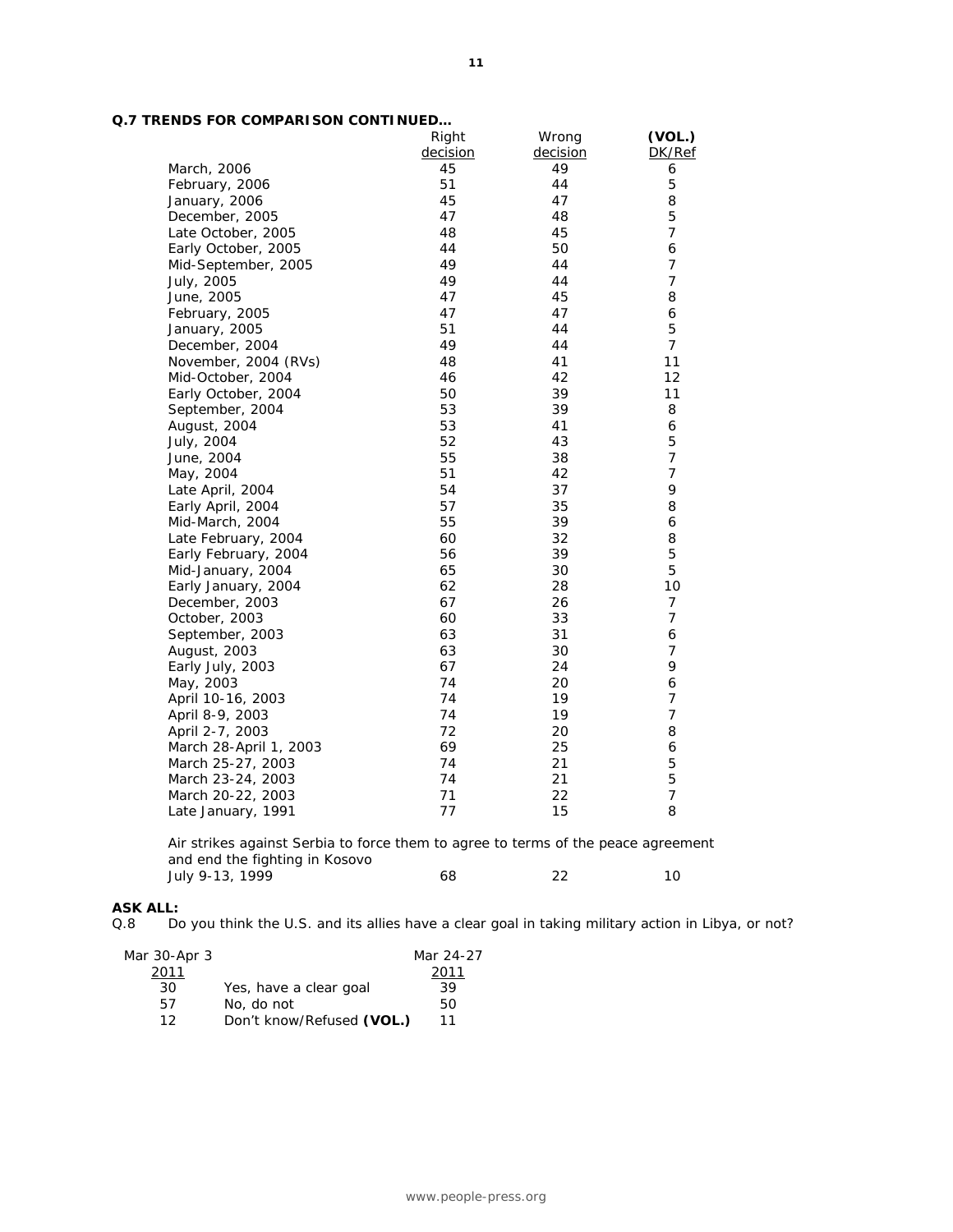## **ASK ALL:**

Q.9 Would you favor or oppose the U.S. and its allies sending arms and military supplies to antigovernment groups in Libya?

| Mar 30-Apr 3 |                           | Mar 10-13 |
|--------------|---------------------------|-----------|
| 2011         |                           | $2011^2$  |
| 25           | Favor                     | 23        |
| 66           | Oppose                    | 69        |
| Q            | Don't know/Refused (VOL.) | 8         |

### **NO QUESTIONS 10-12**

#### **Q.13 THROUGH Q.35 HELD FOR FUTURE RELEASE**

#### **NO QUESTIONS 36-42**

#### **ASK ALL:**

Q.43 As you may know, there have been protests and calls for change in a number of Middle Eastern countries recently. From what you have read and heard, do you think these events will lead to lasting improvements for people living in these countries, or not?

Mar 30-Apr 3

2011

- 42 Yes, lasting improvements<br>43 No. no lasting improvement
- No, no lasting improvements
- 3 Depends/Too soon to tell **(VOL.)**
- 12 Don't know/Refused **(VOL.)**

#### **ASK ALL:**

Q.44 Do you think the anti-government protests and changes in the Middle East will end up being good for the United States, bad for the United States, or won't have much effect on the United States?

#### **TREND FOR COMPARISON:**

|              |                                 | Egypt    |
|--------------|---------------------------------|----------|
| Mar 30-Apr 3 |                                 | Feb 2-7  |
| 2011         |                                 | $2011^3$ |
| 24           | Good                            | 15       |
| 35           | Bad                             | 28       |
| 28           | Won't have much effect          | 36       |
| 4            | Depends/Too soon to tell (VOL.) | 5        |
| Q            | Don't know/Refused (VOL.)       |          |

## **NO QUESTION 45**

#### **ASK ALL:**

 $\overline{a}$ 

Q.46 Thinking about U.S. policies toward the Middle East, how important should each of the following goals be? (First,) Should **[INSERT ITEM; RANDOMIZE]** be a very important, somewhat important, not too important, or not at all important goal? How about **[NEXT ITEM]**?

|    |                                                          | Verv<br>important | Somewhat Not too<br>important | <u>important</u> | Not at all<br>important | (VOL.)<br>DK/Ref |
|----|----------------------------------------------------------|-------------------|-------------------------------|------------------|-------------------------|------------------|
| a. | Helping to protect Israel<br>Mar 30-Apr 3, 2011          | 39                | 37                            |                  |                         | 5                |
| b. | Preventing the spread of terrorism<br>Mar 30-Apr 3, 2011 | -81               | 13                            |                  |                         |                  |

<sup>2</sup> For March 10-13, 2011 question was worded "sending arms and supplies to anti-government groups in Libya" and item was part of a list.

In February 2011, the question read "From what you've read and heard, do you think the anti-government protests and calls for political change in Egypt will end up being good for the United States, bad for the United States, or won't have much effect on the United States?"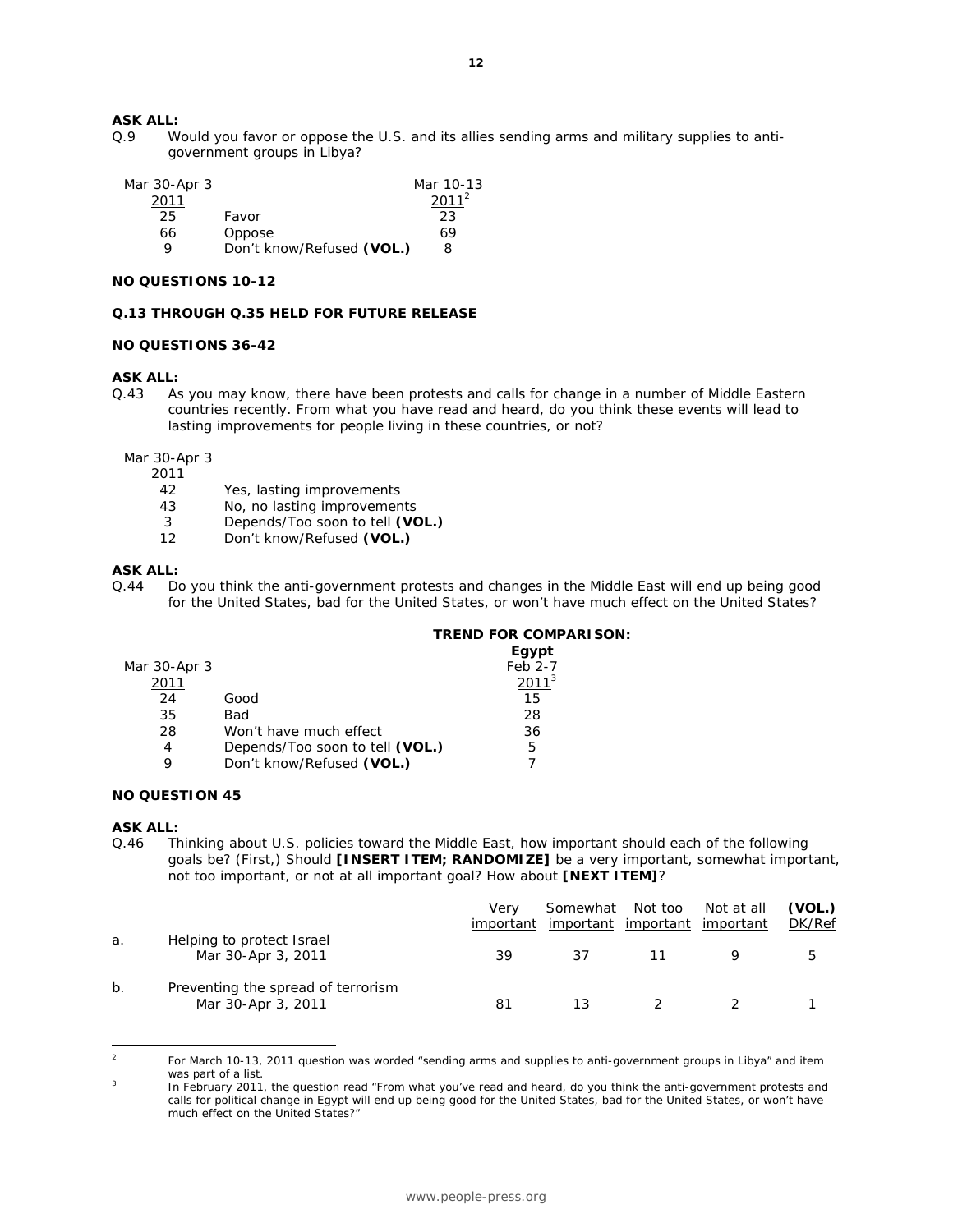### **Q.46 CONTINUED…**

|                |                                                           | Verv<br>important | Somewhat<br>important | Not too<br><u>important</u> | Not at all<br>important | (VOL.)<br>DK/Ref |
|----------------|-----------------------------------------------------------|-------------------|-----------------------|-----------------------------|-------------------------|------------------|
| $\mathsf{C}$ . | Keeping oil prices low<br>Mar 30-Apr 3, 2011              | 67                | 23                    | 6                           |                         |                  |
| d.             | Encouraging the spread of democracy<br>Mar 30-Apr 3, 2011 | 42                | 36                    | 10                          | 6                       | 5                |
| е.             | Preventing attacks on civilians<br>Mar 30-Apr 3, 2011     | 67                | 21                    | 4                           | 5                       | 4                |

## **NO QUESTIONS 47-49**

## **Q.50 THROUGH Q.51 HELD FOR FUTURE RELEASE**

## **NO QUESTION 52-55**

#### **ASK ALL:**

Thinking about Afghanistan… Q.56 How well is the U.S. military effort in Afghanistan going? **[READ IN ORDER]**

|                    | Very<br>well | Fairly<br>well | Not too<br>well | Not at<br>all well | (VOL.)<br>DK/Ref |
|--------------------|--------------|----------------|-----------------|--------------------|------------------|
| Mar 30-Apr 3, 2011 |              | 43             | 29              | 15                 |                  |
| Dec 1-5, 2010      | 8            | 39             | 28              | 15                 | 10               |
| Jul 8-11, 2010     | 9            | 40             | 31              | 9                  | 11               |
| Jun 16-20, 2010    | 8            | 40             | 32              | 13                 |                  |
| Mar 10-14, 2010    | 9            | 43             | 22              | 13                 | 13               |
| Dec 9-13, 2009     |              | 39             | 32              | 11                 | 10               |
| Oct 28-Nov 8, 2009 | 4            | 32             | 41              | 16                 | 6                |
| Jan 7-11, 2009     |              | 38             | 34              | 11                 | 10               |
| February, 2008     | 10           | 38             | 31              | 10                 | 11               |
|                    |              |                |                 |                    |                  |

#### **NO QUESTION 57**

#### **ASK ALL:**

Q.58 Do you think the U.S. and NATO should keep military troops in Afghanistan until the situation has stabilized, or do you think the U.S. and NATO should remove their troops as soon as possible?

|                          | Keep troops    | Remove       | (VOL.) |
|--------------------------|----------------|--------------|--------|
|                          | in Afghanistan | their troops | DK/Ref |
| Mar 30-Apr 3, 2011       | 44             | 50           | 6      |
| Dec 1-5, 2010            | 44             | 47           | 8      |
| Jul 8-11, 2010           | 47             | 42           | 11     |
| Jun 16-20, 2010          | 53             | 40           | 6      |
| Apr 15-May 5, 2010 (GAP) | 48             | 45           |        |
| Sep 10-15, 2009 (GAP)    | 50             | 43           |        |
| June, 2009 (GAP)         | 57             | 38           | 5      |
| Mid-Sept, 2008           | 61             | 33           | 6      |
| April, 2008 (GAP)        | 50             | 44           | 6      |
| Late Feb, 2008           | 61             | 32           |        |
| May, 2007 (GAP)          | 50             | 42           |        |
|                          |                |              |        |